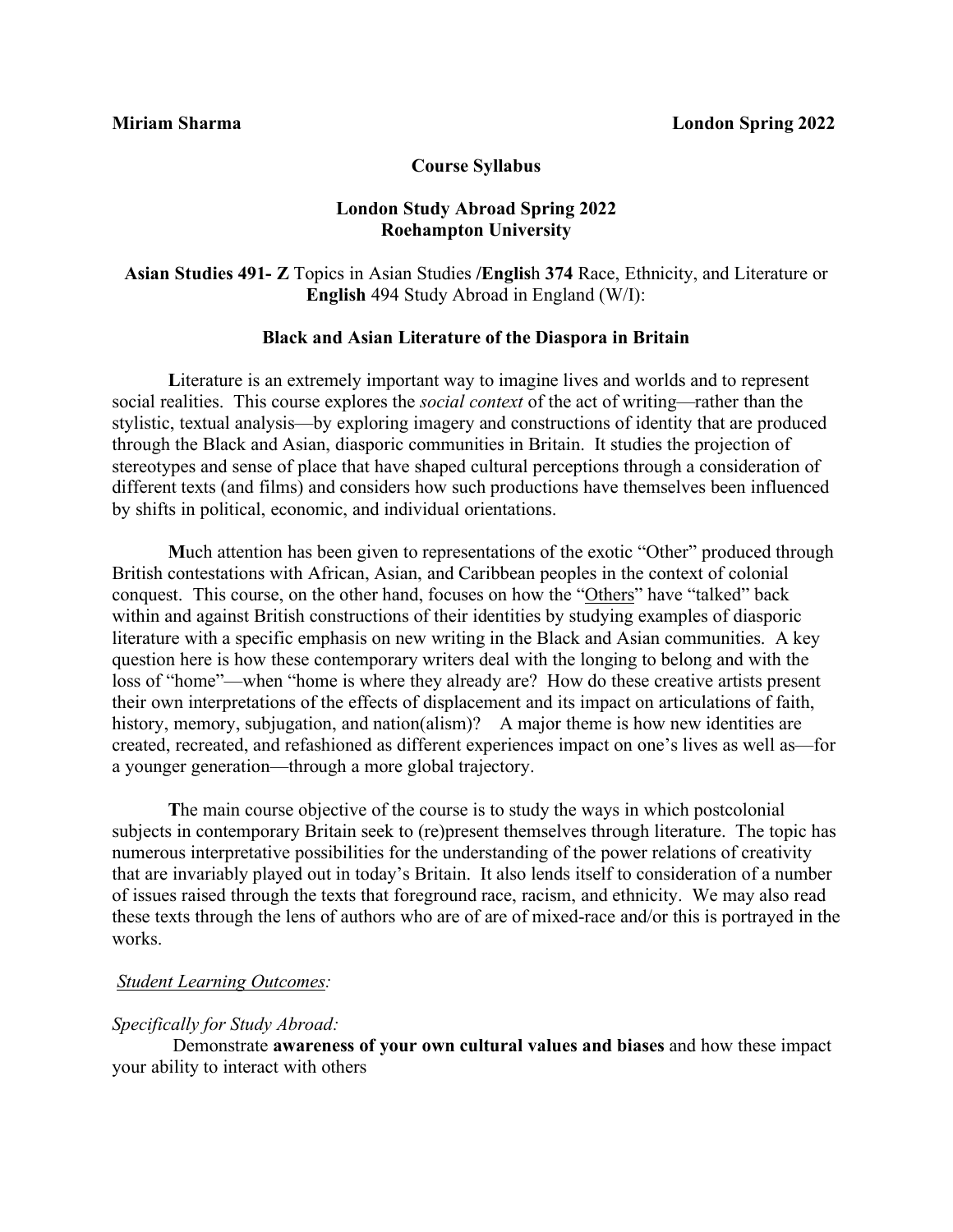Demonstrate **knowledge of diversity** with a focus on the population and/or topic of interest in your Study Abroad Program

Demonstrate an increased **capacity to analyze issues with appreciation for disparate viewpoints.**

Be able to **communicate appropriately and effectively** with diverse individuals and groups

*Specifically for this Course:*

- An understanding of the ways that literature reflects social realities and enhances our knowledge.
- Demonstrate an understanding of key creative texts that reflect specific issues relating to the formation of class, race, gender, and religious identities in Britain.
- Demonstrate an integration of this knowledge with the study location
- An encouragement of questions that challenge our previous assumptions and cultural values that lead to new insights and an appreciation of multiple viewpoints

# *Texts:*

Divided in two groups, each half of the class will read **3 books each from Section A** (Black authors) and **3 books each from Section B** (Asian authors) **for a total of 6 books**. This will provide exposure to a wider range of literature.

Section A: Black authors

 *Season of Migration to the North*, Talib Salih (165) *A Small Island,* Andrea Levy (448)  *The Lonely Londoners,* Samuel Selvon (142) *Second-Class Citizen*, Buchi Emecheta (174) *That Reminds Me,* Derek Owusu (208)  *Irki,* Kadija Sesay (84)

Section B: Asian authors

*Life of a Banana,* P.P. Wong (256) *A Pale View of Hills*, Kazuo Ishiguro (192) *To Lahore with Love*, Hina Belitz (288) *Brown Baby: a Memoir of Race, Family and Home,* Nikesh Shukla (277) *A Year of the Runaways*, Surjeev Sahota (468) *I am China*, Xiaolu Guo (367)

# *Criteria for Student Evaluation***\***

▪ attendance and participation in the class discussions **(10%).**After **three** absences, each one will result in a **5%** lowering of your grade. Both the instructor and the students are also expected to **be on time.** Three late entries are *considered an absence*, as is anything over 15 minutes after the start of class.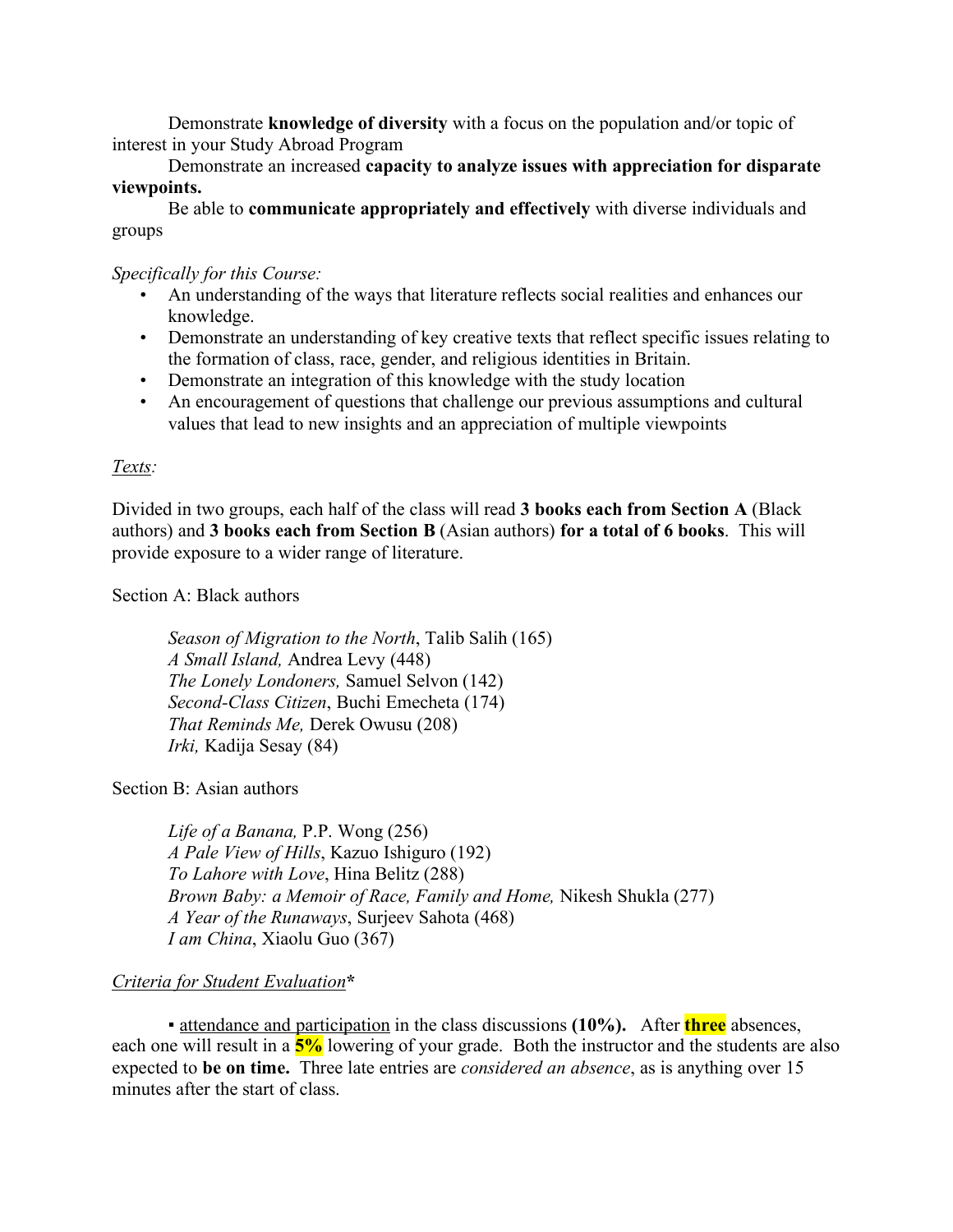▪ two in-class presentations on topics engaging issues that arise from the class and reading materials **(15%).** These will show an appreciation of how different issues (e.g., class, race, gender, generation) intersect and overlap with one another.

▪ reading journal: weekly entries on the class materials and discussions **(30%)**. These will assess your thoughtful and analytical reactions and how they may relate to your actual experiences in London as well as reflect your ability to interact and communicate effectively with others in a foreign setting; they will be collected and graded periodically.

▪ two 2-3 page "letters" to characters in the books read or to others **(10%).** To assess how well you comprehend and empathize with the key issues and dilemmas that the characters may face.

▪ final essay of 1500 words (c. 6 pages) that takes up several of the major themes addressed in the readings **(25%)**.

• one self-designed field trip (may be with a partner) that will relate to some aspect of the Black/Asian experience in London **(10%).** 

**\****All percentages given are to be understood as general guides*.

# *Grading Guidelines*:

**A** work: outstanding work that demonstrates significant mastery of subject materials; i.e., shows analytical reading and critical engagement with conceptual issues.

Responds to questions (all parts)

Shows original thinking in presentation of own ideas

 Excellent presentation; i.e., develops a focused and clear argument and articulates a sustained train of logical thought.

Pays attention to spelling and grammar.

**B** work: shows clear evidence of engagement with the materials as well as critical insight Responds to questions (all parts)

 Develops a focused and clear argument that proceeds logically (i.e., has a beginning, middle, and conclusion)

Very good standard of presentation

**C** work: shows some understanding of the key factual and/or theoretical issues and addresses them

 Responds to question (all parts) Reveals, in places, examples of a clear train of thought or argument Concludes properly Good standard of presentation